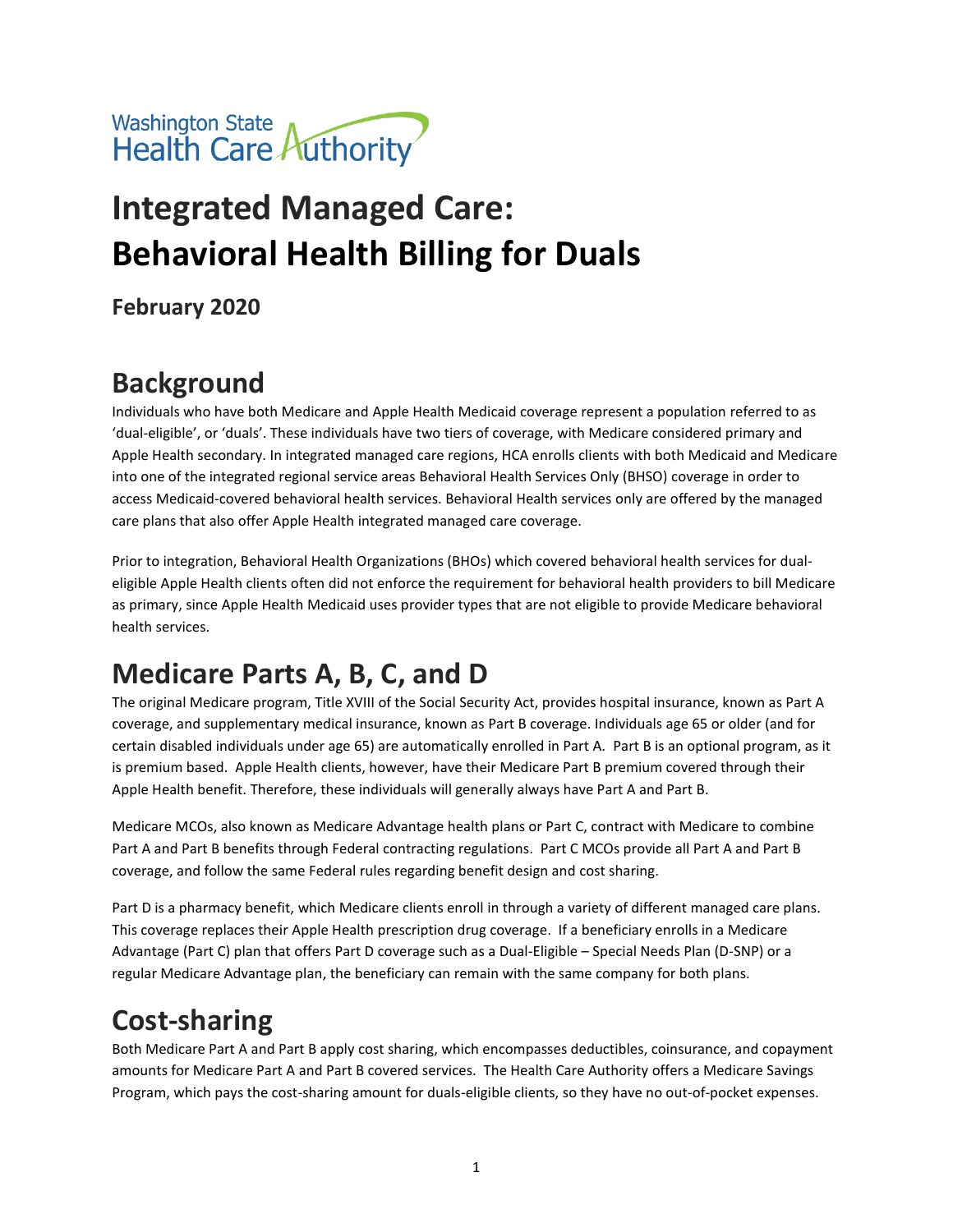Providers may not bill a dual-eligible client for cost sharing, or for the balance remaining after Medicare and Apple Health payment (also known as balance billing). These clients are protected from balance billing even when the Medicare and Apple Health plans' payment amounts to the provider are less than the Medicare rate (or less than the provider's customary charges). Providers may not accept dual-eligible patients as "private pay" in order to bill them directly, and must accept Medicare assignment for all Apple Health patients, including duals.

#### **QMB PLUS and SLMB PLUS**

There are two categories of dual eligible clients HCA enrolls in a Behavioral Health Service Only (BHSO) plan with an Apple Health integrated MCO: QMB Plus and SLMB Plus.

QMB stands for Qualified Medicare Beneficiary. Duals will have the:

- QMB-plus program, or as seen in ProviderOne, "CNP-QMB", also called "full duals". The CNP represents Apple Health's full scope-of-care; Or
- QMB-only program, also called "partial duals". These clients are not enrolled in managed care and only have HCA coverage for cost sharing associated with services covered by Medicare.

Federal law prohibits all Medicare providers from billing QMBs for all Medicare deductibles, co-insurance, or copayments. All Medicare and Medicaid payments received for furnishing services to a QMB are considered payments in full.

SLMB stands for Specified Low-Income Medicare Beneficiary, and only pays for Medicare premiums – no other cost sharing such as deductible and copay. A SLMB Plus is similar to a QMB Plus, meaning that clients are considered Full Dual eligibles and have all Apple Health benefits. HCA pays cost sharing and Part B premiums. The SLMB Plus designation is not visible in a client's ProviderOne eligibility screen, but the client will appear as actively enrolled in a BHSO program in the managed care screen.

Clients on SLMB Plus will have a spenddown, similar to a deductible, which over-income Apple Health applicants use to qualify for benefits. Once these clients meet their spenddown after paying for services out-of-pocket, SLMB Plus coverage begins, and the client will become enrolled with a managed care plan for BHSO coverage, until their next spenddown period begins. Because these clients move back and forth between being a full-dual (SLMB Plus) and a partial dual (SLMB Only), based on their spenddown, it can be difficult to determine who pays for their crisis services – the BH-ASO or the Medicaid MCO/Behavioral Health Services Only (BHSO).

- The BH-ASO is responsible for paying for crisis services for the SLMB Only client, using their state only funds. HCA pays for their Medicare Part B. If the client is not actively enrolled in the BHSO in the managed care screen, they have not met their spenddown yet and are not eligible for full Medicaid benefits.
- The MCO who provides BHSO pays for crisis services for the SLMB Plus client. HCA pays for their Medicare Part B. If the client is actively enrolled in the BHSO, they have met their spenddown and are now eligible for full Medicaid benefits.

SLMB-only clients can be billed for all cost-sharing resulting from services paid by Medicare, as SLMB-only clients do not have Apple Health coverage, and for billing purposes can be considered Medicare-only.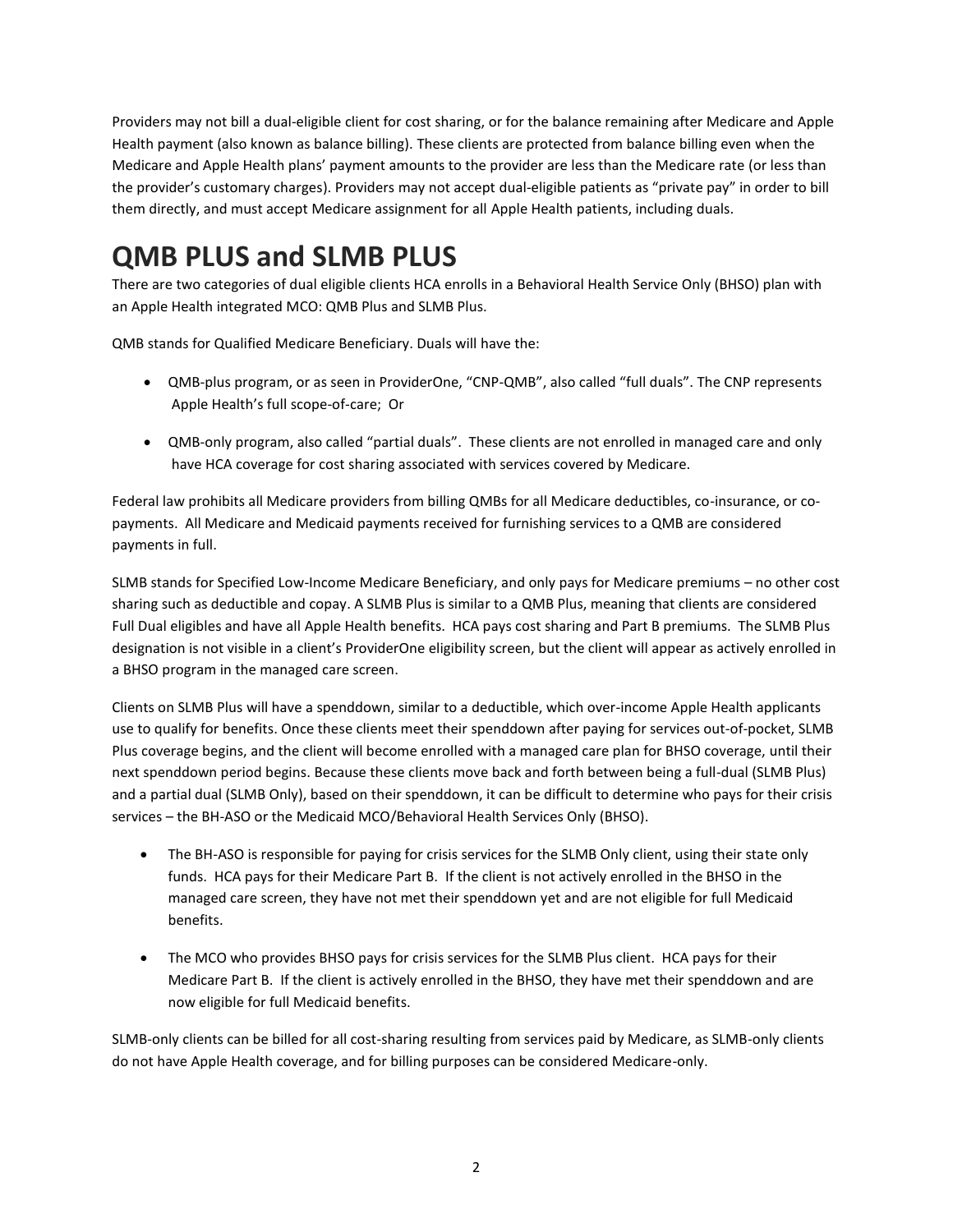For all types of Medicare, note that ProviderOne and Medicare should always have the same information as to what kind of Medicare a given client has, because the two programs conduct a daily data share that keeps each system up-to-date. There is no requirement for a client who makes changes to their Medicare to report this to Apple Health, nor for Apple Health providers to update us with any changes to a client's Medicare status.

#### **Crossover claims**

A claim is a 'crossover claim' when the services are payable by both Medicare and Apple Health. Crossover claims can be processed in two ways:

- Transmitted electronically from Medicare to the Apple Health, after Medicare pays. This only happens once, upon initial processing by Medicare. The Explanation of Medicare Benefit (EOMB) is included in the transmittal.
- Billed by providers with an attached EOMB, showing the amount Medicare paid (typically this happens if a provider is making an adjustment or resubmission after Medicare's initial crossover submission).

If Medicare denies the entire claim and the provider then bills Apple Health, the claim is not considered a crossover claim. It is then processed by Apple Health as primary payer. Providers must attach an EOMB showing why Medicare denied the claim, unless it is not a service Medicare covers (see below).

#### **Services Medicare Does Not Cover**

Services Medicare does not cover, but Apple Health does, can be billed directly to the appropriate Apple Health integrated managed care plan responsible for the client's BHSO benefit without an EOMB showing why Medicare is not paying. Since these are not considered Crossover claims, Apple Health is always considered the primary payer and there is no need to show that Medicare denied the services in order for them to be payable by Apple Health.

# **Services Medicare Covers But Medicare Denied**

Medicare sometimes has limits or does not always cover a specific procedure, but Apple Health will still require providers bill Medicare as primary to obtain an EOMB showing why the service was not covered (e.g., the service limit was met). The only claims which do not require an EOMB are for those for service Medicare never covers. Services Medicare sometimes covers will always require an EOMB be attached to the Apple Health claim.

# **Providers Unable to Contract with Medicare**

Medicare can advise which provider types they allow for each service, which will not always be the same provider types Apple Health allows. This is because Medicare has a more limited set of mental health and substance use disorder providers that are allowed to provide behavioral health services to in order for Medicare to pay.

Providers who are unable to contract with Medicare are also unable to bill Medicare, which means they have no EOMB to attach to their Apple Health claim. Apple Health only requires an EOMB from provider types who can contract with Medicare, but not all payment systems are able to track which providers can contract with Medicare, so providers should contact the responsible MCO to see if there is any additional documentation necessary to show Medicare is unable to contract with them.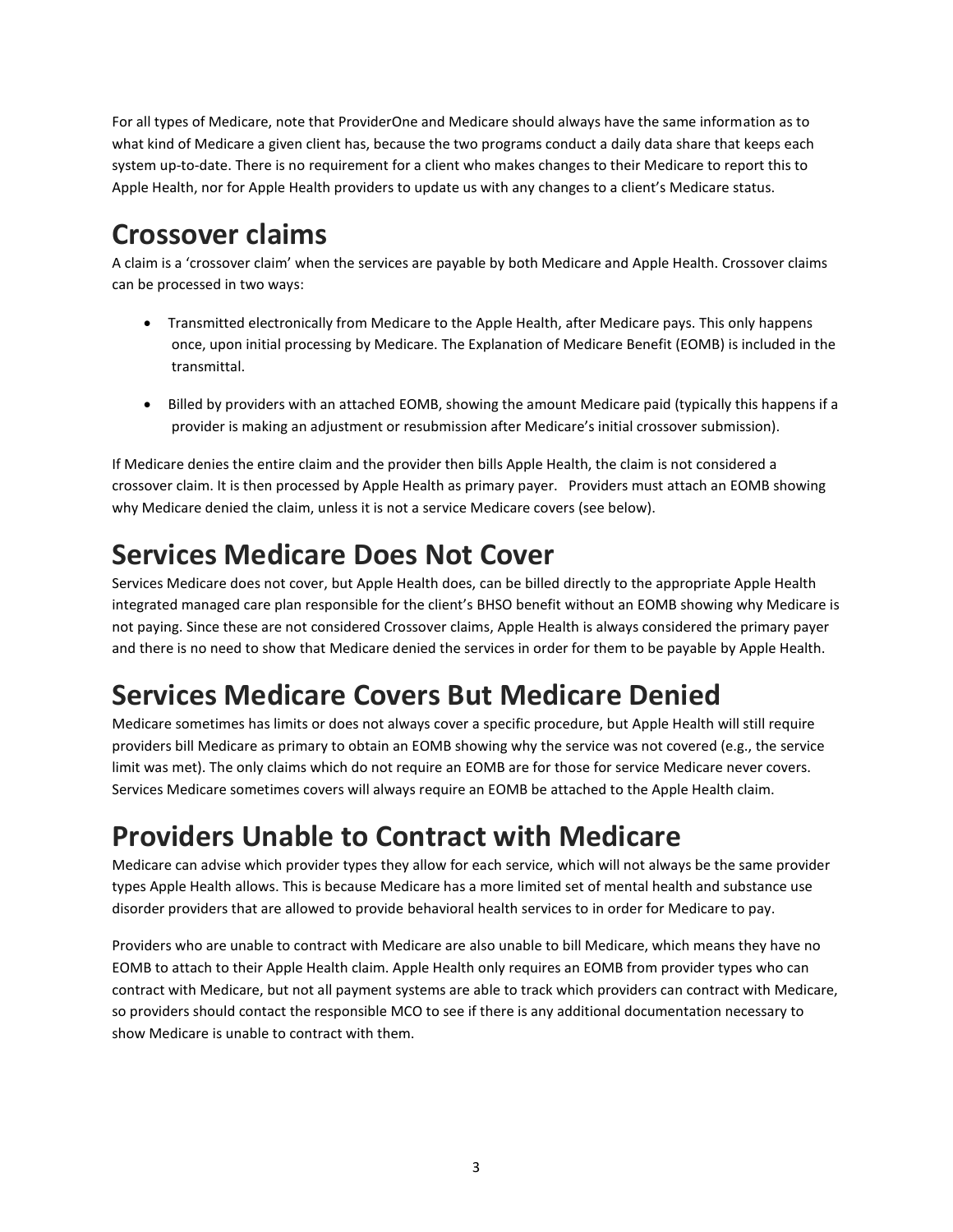# **Inpatient services**

Medicare imposes a lifetime maximum of 190 days on inpatient psychiatric hospital services, after which no further inpatient psychiatric benefits are available to that individual. If the client is enrolled in a Medicare Advantage MCO, they need to follow the directions of the dual-eligible's MCO.

Before this limit is met, hospitals do not need prior authorization from Apple Health to admit the individual, but after that limit is met, Apple Health covers these services only if the provider first obtains Prior Authorization. If the client meets the limit during a hospital stay, the hospital must request prior authorization from Apple Health for the remaining expected days.

# **Opioid Treatment Programs**

For Dual-Eligible individuals currently receiving Opioid Treatment services (OTP), Medicare is the primary payer. Services must be provided by a Medicare-enrolled OTP provider. Newly Medicare-enrolled OTP providers can get a retrospective billing date for up to 30 days prior to the effective date of Medicare enrollment, but no earlier than January 1, 2020. OTP providers are advised to enroll with Medicare so they may receive payment for services and avoid disruption to services. See [SAMHSA's guidance for providers](https://www.cms.gov/Medicare/Medicare-Fee-for-Service-Payment/Opioid-Treatment-Program/Downloads/OTP-Letter.pdf) for details at

[https://www.cms.gov/Medicare/Medicare-Fee-for-Service-Payment/Opioid-Treatment-Program/Downloads/OTP-](https://www.cms.gov/Medicare/Medicare-Fee-for-Service-Payment/Opioid-Treatment-Program/Downloads/OTP-Letter.pdf)[Letter.pdf](https://www.cms.gov/Medicare/Medicare-Fee-for-Service-Payment/Opioid-Treatment-Program/Downloads/OTP-Letter.pdf)

#### **Pharmacy services**

Clients with Medicare and Apple Health must enroll in a Part D plan upon becoming dual-eligible. Part D replaces the Apple Health prescription drug coverage. Apple Health does not pay for co-pays or provide coverage of drugs not covered by Medicare, except for some Apple Health over-the-counter drugs. For more details, see the Prescription Drug Program Billing Guide on the [HCA Medicaid Provider Guides](https://www.hca.wa.gov/billers-providers-partners/prior-authorization-claims-and-billing/provider-billing-guides-and-fee-schedules) page.

Note that clients with Medicare Part D still have Apple Health coverage non-pharmaceutical pharmacy products on the [Fee-for-Service drug coverage list.](http://www.hca.wa.gov/billers-providers/programs-and-services/fee-service-ffs-drug-coverage-lists)

#### **For more information**

This tip sheet should provide a solid groundwork for understanding the benefits of dual-eligible clients. Those interested in learning more may find the following resources helpful:

- Th[e Medicare Learning Network](https://www.cms.gov/Outreach-and-Education/Medicare-Learning-Network-MLN/MLNGenInfo/index.html) provides free educational materials for health care professionals on CMS programs, policies, and initiatives. A good resource to start with there is the Medicare and Medicaid [Basics](https://www.cms.gov/Outreach-and-Education/Medicare-Learning-Network-MLN/MLNProducts/Downloads/ProgramBasics.pdf) booklet.
- CMS provides [Internet-Only Manuals,](https://www.cms.gov/Regulations-and-Guidance/Guidance/Manuals/Internet-Only-Manuals-IOMs.html) including th[e Medicare Claims Processing Manual](https://www.cms.gov/Regulations-and-Guidance/Guidance/Manuals/Internet-Only-Manuals-IOMs-Items/CMS018912) and th[e Medicare](https://www.cms.gov/Regulations-and-Guidance/Guidance/Manuals/Internet-Only-Manuals-IOMs-Items/CMS019017)  [Secondary Payer Manual,](https://www.cms.gov/Regulations-and-Guidance/Guidance/Manuals/Internet-Only-Manuals-IOMs-Items/CMS019017) which provide Medicare billing information.
- [WAC 182-502-0110](http://apps.leg.wa.gov/WAC/default.aspx?cite=182-502-0110) details the general conditions of payment for Medicare coinsurance, copayments, and deductibles, including statutory authority references.
- Th[e Medicare and You](https://www.medicare.gov/medicare-and-you/medicare-and-you.html) booklet has lots of helpful information for dual-eligible clients.
- CMS regularly updates providers about changes in benefits:
	- o Providers who already contract with Medicare and would like updated service coverage information should register for CMS email [updates.](https://public.govdelivery.com/accounts/USCMS/subscriber/new)